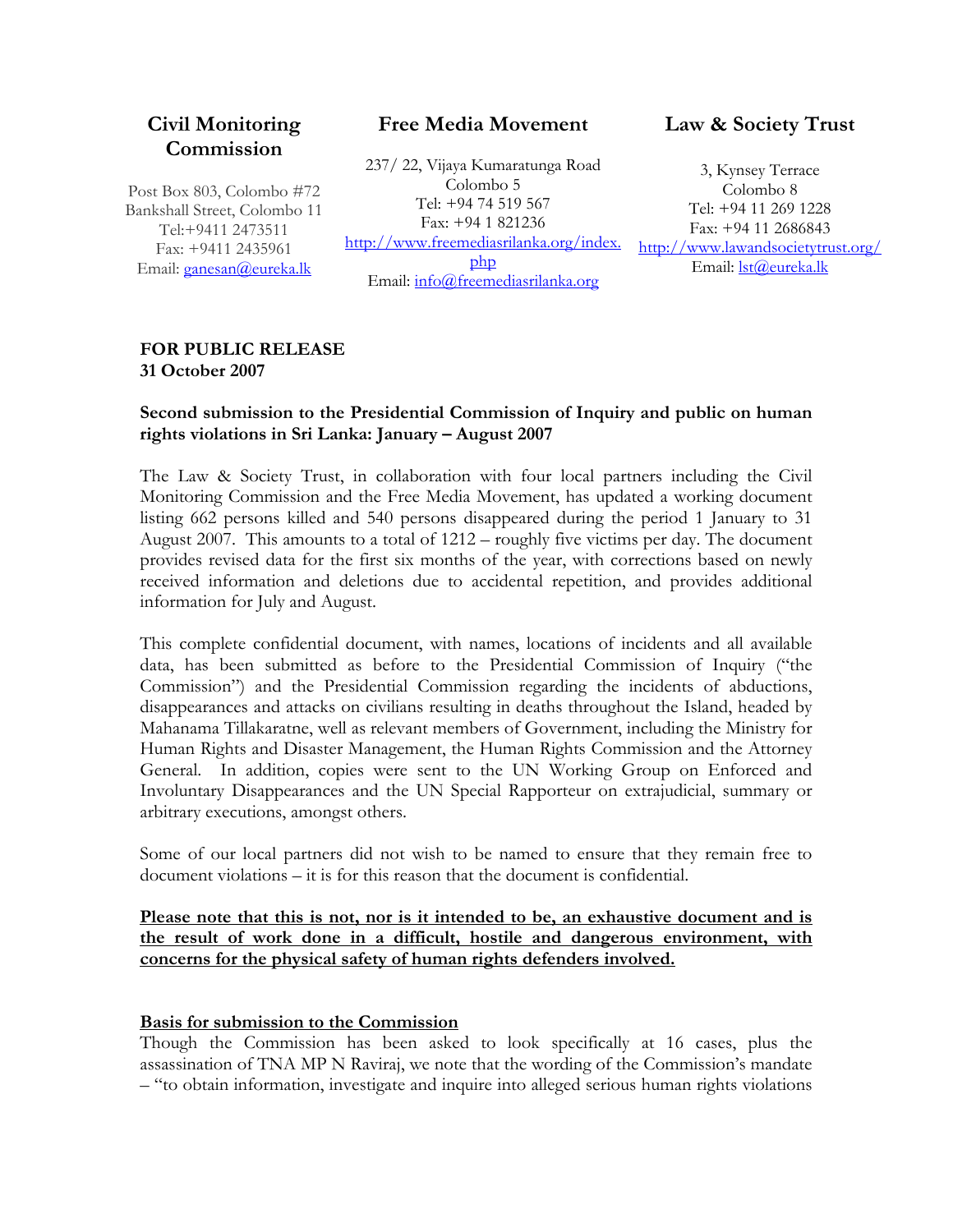arising since  $1<sup>st</sup>$  August 2005" – provides an omnibus clause which permits consideration of cases outside of those specified in the mandate.

In particular, we expect the Commission to give priority and focus on examining the adequacy and propriety of the investigations already conducted into these incidents, especially in the absence of credible reporting and an acknowledgement of these killings and disappearances by the government and other statutory bodies with a mandate for human rights protection in the country.

It is our hope that the investigations by the Commission, with assistance of the International Independent Group of Eminent Persons (IIGEP), will lead to identification of perpetrators and prosecution, thereby ensuring justice to victims and their family members, and more importantly, will directly address the prevailing culture of impunity.

However, in the long term we believe it is not ad hoc bodies such as the Commission that should address these violations, but statutory domestic human rights protection mechanisms, cooperating with and assisted by the international community, particularly the United Nations.

We also hope that by bringing together information from a range of reliable sources on killings, missing persons, and other rights violations, this document may give the public some sense of the enormity of the current human rights crisis in Sri Lanka.

#### **Methodology**

The information in the confidential working document – the basis for this summary report – was obtained through the following methods:

- direct reporting of incidents by witnesses or family members to organisations with a district presence (ie, offices or individuals);
- Tamil, Sinhala and English media monitoring

To the extent possible, this information has been cross-checked to ensure that there is no multiple reporting of the same incident. Sources used for cross checking include University Teachers for Human Rights (Jaffna) – UTHR(J), Foundation for Co-Existence's Daily Situation Reports, Tamil Centre for Human Rights' March to August 2007 documentation on arrests / detention, and updates from the Asian Human Rights Commission.

#### Government responses and updates on the 1<sup>st</sup> working document:

The Commission of Inquiry and the Ministry of Human Rights have separately acknowledged receipt of the 1<sup>st</sup> working document. The Government commented on the working document and the issues it raises in Geneva during the September sessions of the UN Human Rights Council and in the local media, and also through direct communication with LST.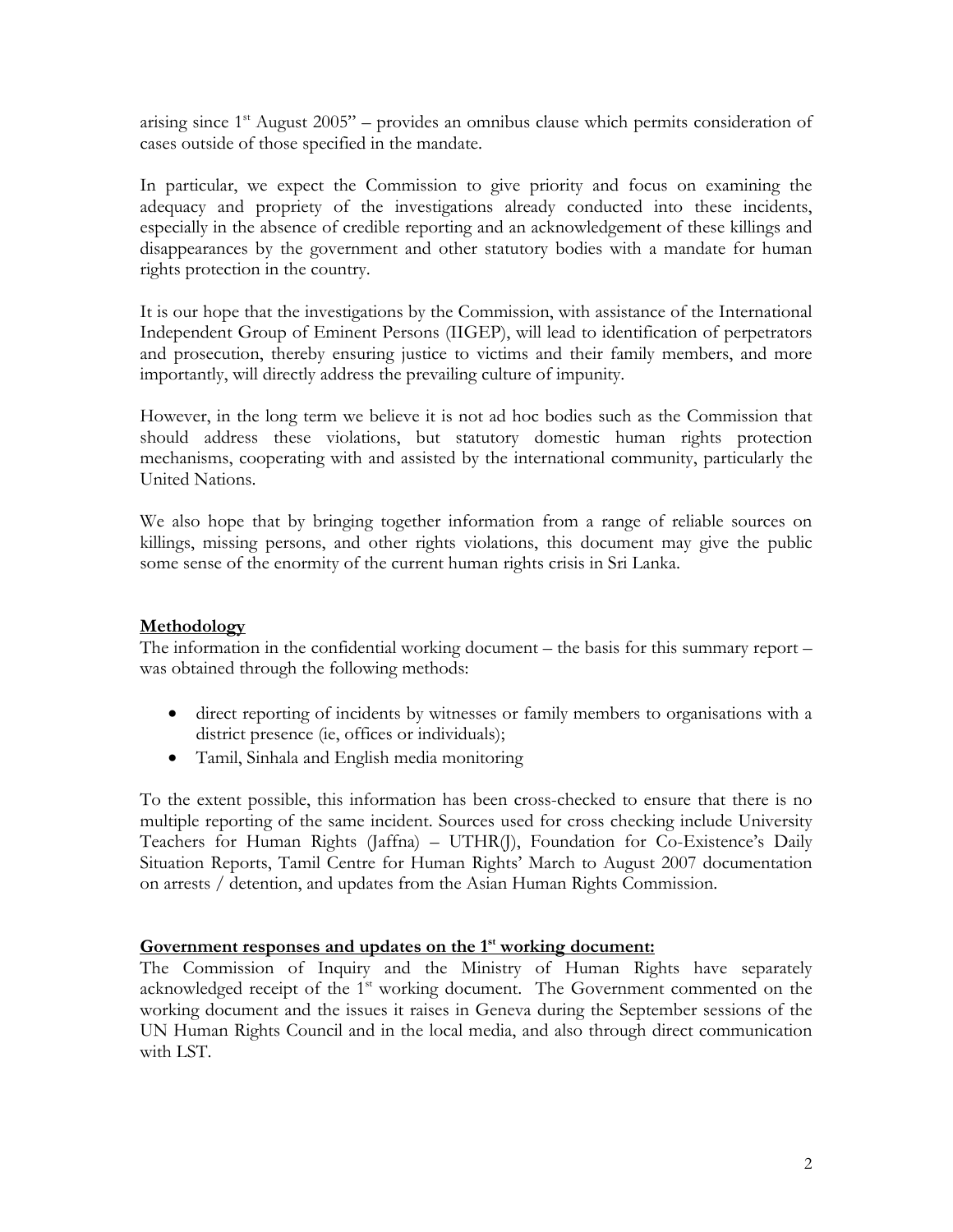Through a letter dated 3 September 2007, the Ministry of Human Rights indicated to us that relevant authorities had been instructed to take action on the cases submitted. However, to date, we are not aware of progress made on any of the cases. Although the letter and subsequent telephone conversations with Ministry staff mentioned shortcomings in the initial working document, no specific information about duplication, inaccuracies etc. has been sent to us by the Ministry to date, despite our requests.

During the  $6<sup>th</sup>$  session of the Human Rights Council in September 2007, Ms Shiranee Goonetileke, Legal Advisor to SCOPP, responded to civil society observations about attacks on religious leaders and places of worship, a matter raised in this report, by noting that any attacks on such persons and places were "isolated incidents" and would be "dealt with as we have shown in the case of Father Jim Brown."<sup>1</sup> Given the lack of progress in investigations in the case of Father Jim Brown, the fact that it is before the Commission is not a reassuring prospect for the protection of religious leaders, humanitarian actors and civilians in general.

The working document was also mentioned in Geneva by Prof. Rajiva Wijesinha, in reply to an NGO statement delivered by Ms Nimalka Fernando. He noted that the document included the names of eight soldiers "artfully disguised to seem Tamil, at least to an untutored eye unfamiliar with the language. $^{22}$ 

This was followed by two reports earlier this month in the Sri Lankan press, both of which seemed to focus on less than 10 cases out of 943 cases submitted, in order to undermine the veracity of the whole. One was a *Daily Mirror* article, in which Hon Minister Mahinda Samarasinghe referred disparagingly to "three NGO 'companies' that had compiled a list of people who had allegedly been abducted." Government investigations turned up "army officers killed in action and a Filipino tourist who was recuperating abroad after being accidentally shot for not identifying himself in Trincomalee." On this basis, those who created the document were accused of having "ulterior motives and [working] for unknown parties – maybe even the LTTE. Nonetheless we are prepared to answer these false charges."<sup>3</sup> We have written to Hon Minister Samarasinghe asking for details of these alleged errors, however we have not yet received a reply.

In an interview published in *Lakbima News*, Prof Wijesinha stated that "we found another eight names...[which] belonged to eight security personnel killed by the Tigers."<sup>4</sup> He acknowledged that this in itself does not mean the other names are not valid, but he also sought to cast doubt.

However we welcome the fact that Prof Wijesinha responded constructively to our queries regarding the alleged inclusion of soldiers, by a letter dated 29 October 2007, in which he

<sup>1</sup> http://www.un.org/webcast/unhrc/archive.asp?go=070913 (webcast); also

 $\overline{a}$ 

http://portal.ohchr.org/portal/page/portal/HRCExtranet/6thSession/OralStatements/140907/Ta b16/Tab2/3.Sri\_Lanka.pdf 2 See www.lankamission.org 3 *Daily Mirror*, Uditha Jayasinghe and Ravindu Peiris, "UNHRC resolution a dead letter – Minister,"

<sup>05</sup> October 2007, p. 1

<sup>4</sup> *Lakbima News*, interview by Ranga Jayasuriya with Prof Rajiva Wijesinha, "Government is a victim of lies," 14 October 2007, p. 14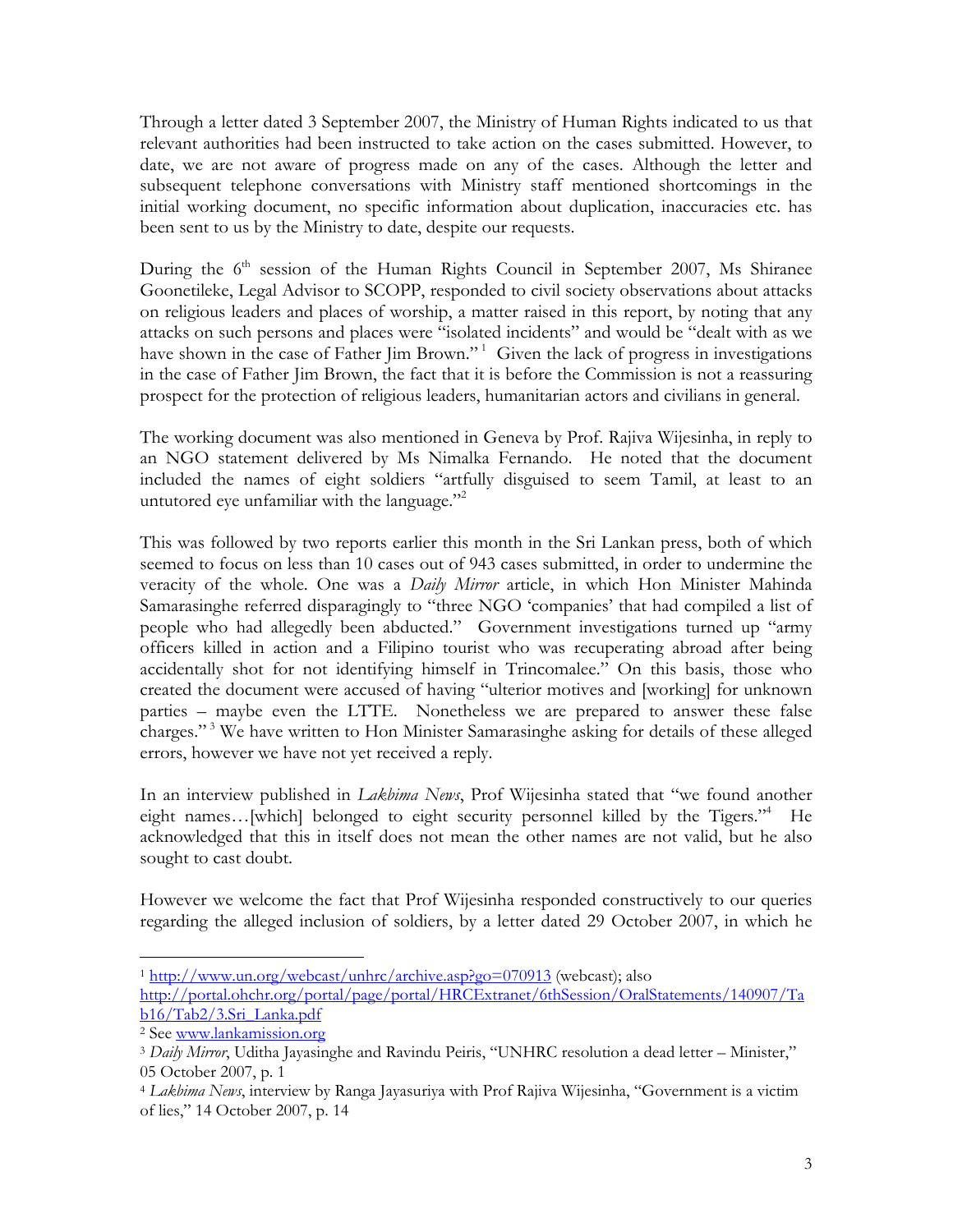named six soldiers killed in action which had been included in the document. Still, the contradiction between this clarification, which cites **six** soldiers, and his previous reported statement, which cites **eight**, is of concern.

Overall, the revision and updating based on government responses and our own information **increases** the total number of civilians killed or disappeared over the period January – June 2007 to 995, not 943 as in the  $1<sup>st</sup>$  submission. In terms of killings, 40 cases have been removed and 26 have been added. In terms of disappearances, 9 cases have been removed and 75 added.

#### **Content of the Summary Report**

The attached summary report contains three sections (the first two are based on information in the confidential working document): a brief narrative analysis, graphs with tables summarising disappearances and killings from January to August 2007, and a compilation of published material from reliable and credible sources. These are namely the Sri Lanka Monitoring Mission (SLMM) and UNICEF for the period January to August 2007 on killings and missing persons as well as recruitment of child soldiers.

#### **Analysis**

The following pages break down the 662 killings and 540 disappearances by gender, age, ethnicity and district. In looking at this aggregate data it must be remembered that every number represents a named person on the confidential list. Beyond highlighting the high levels of ongoing human rights abuses, these figures indicate a number of trends.

- Certain sectors of the population are disproportionately affected by disappearances and killings:
	- o Men are victims of more than 90% of killings and 97% of disappearances
	- o Disappearances and killings affect young people disproportionately 45% of those killed and almost 60% of those disappeared are 30 years old or younger
	- o Tamils are overwhelmingly affected. Although Tamils make up only 16% of the population, 78% of victims of killings and 84% of victims of disappearances are Tamil
	- o Amongst the cases are:
		- 14 humanitarian workers and religious leaders killed
		- 9 humanitarian workers disappeared
		- 3 media personnel killed
		- 5 media personnel disappeared
		- 25 children killed
		- 43 children disappeared
	- o The majority of disappearances and killings are concentrated in just a few districts, particularly Jaffna. More than half of reported disappearances and 28% of reported killings took place in Jaffna. For disappearances this was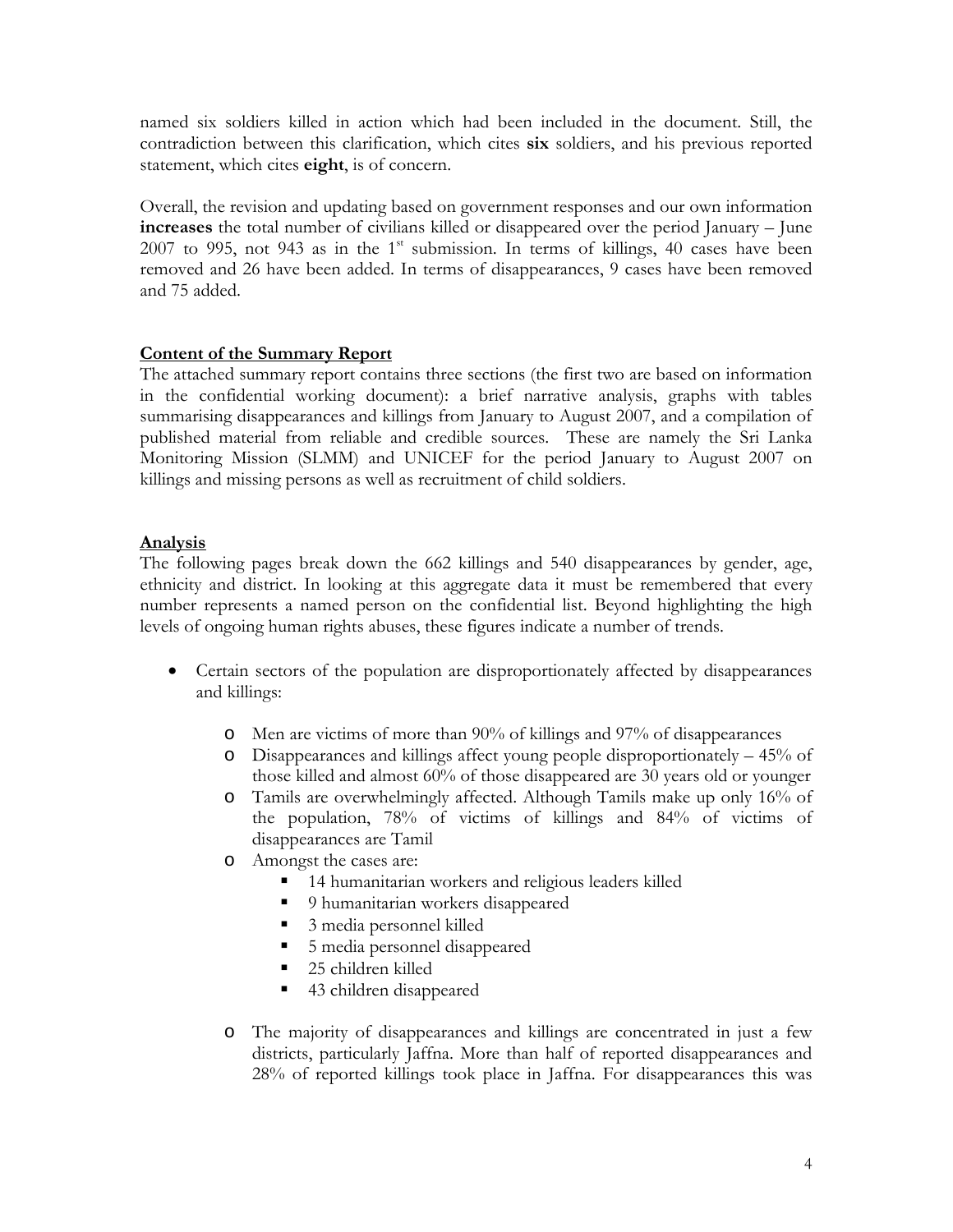followed by Colombo (14.4%) and Mannar and Batticaloa (7% each). For killings Jaffna was followed by Batticaloa (20%) and Vavuniya (18%)

- Seen cumulatively, this means that young, male Tamils face very high rates of human rights abuses, particularly in Jaffna. **Approximately 22% of all reported disappearances from January to August – one in five – affected young, male Tamils in Jaffna.** In contrast, no Sinhalese women were reported disappeared anywhere in the country. This skewed distribution means that risk is highly predictable and suggests that protection measures would be most effective if focused on this group.
- Although incomplete data means that it is difficult to comment on trends, it suggests killings and disappearances gradually fell until July, but rose sharply in August.

We will continue to collect, analyze and distribute this data regularly. We welcome all credible contributions and constructive feedback.

Please contact Mr Ruki Fernando (+94 773874160 or  $\frac{\text{rukiii}(\hat{a})\text{g}[\text{mail.com}]}{(\hat{a})}$  or Ms Dulani Kulasinghe (+94 775796507 or dulani kulasinghe@yahoo.com) with questions about the information contained in this report.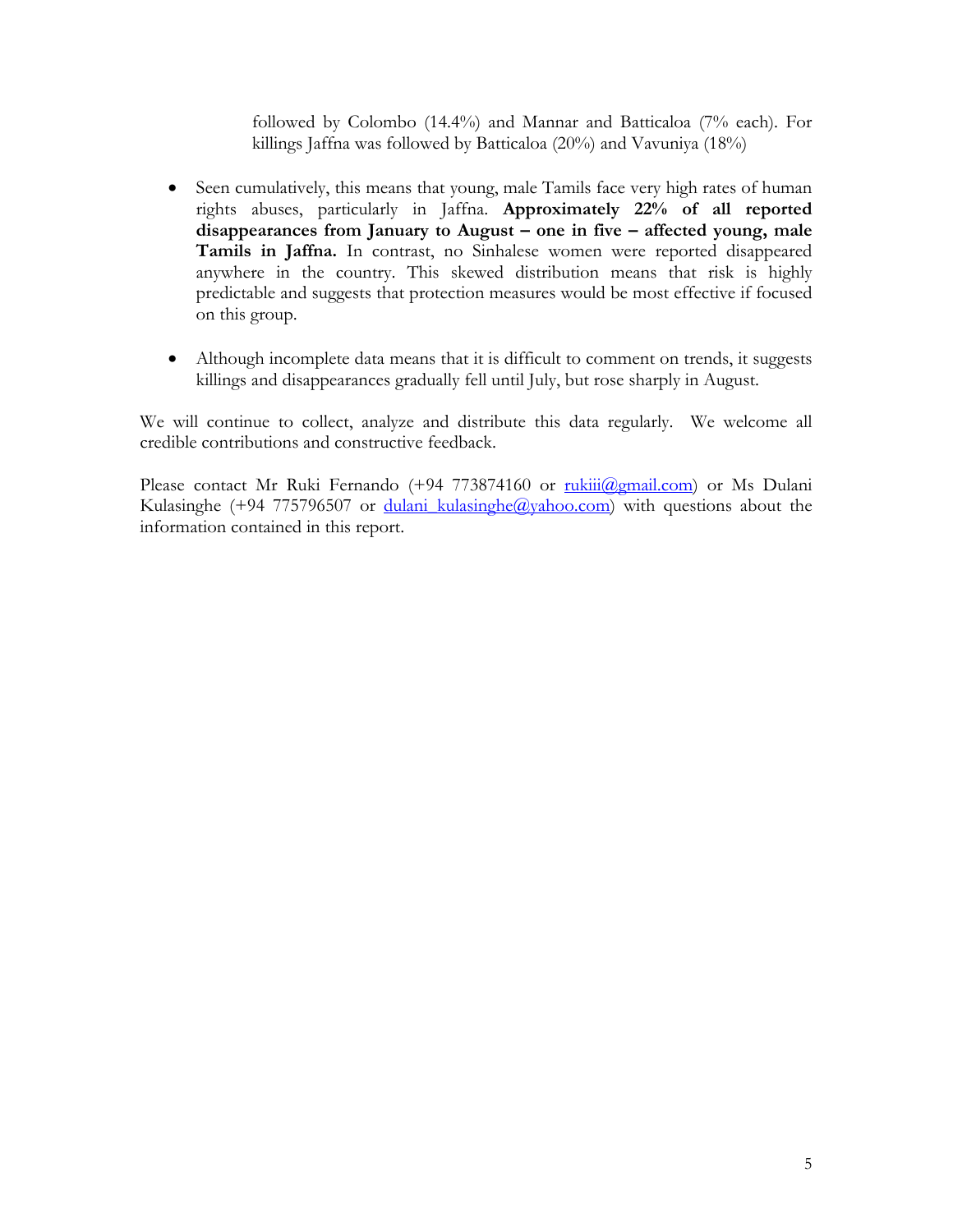# **Summary Graphs and Tables Killings January – August 2007**



| Gender       | n |        |
|--------------|---|--------|
| Female       |   |        |
| Male         |   | 89.91  |
| Not recorded |   | 0.30   |
|              |   | 100.00 |



| Aqe          |     |       |
|--------------|-----|-------|
| Under 18     | 25  | 3.77  |
| 18-24        | 124 | 18.67 |
| 25-30        | 148 | 22.29 |
| 31-35        | 98  | 14.76 |
| 36 and above | 211 | 31.78 |
| Not recorded | 56  | 8.73  |
|              |     |       |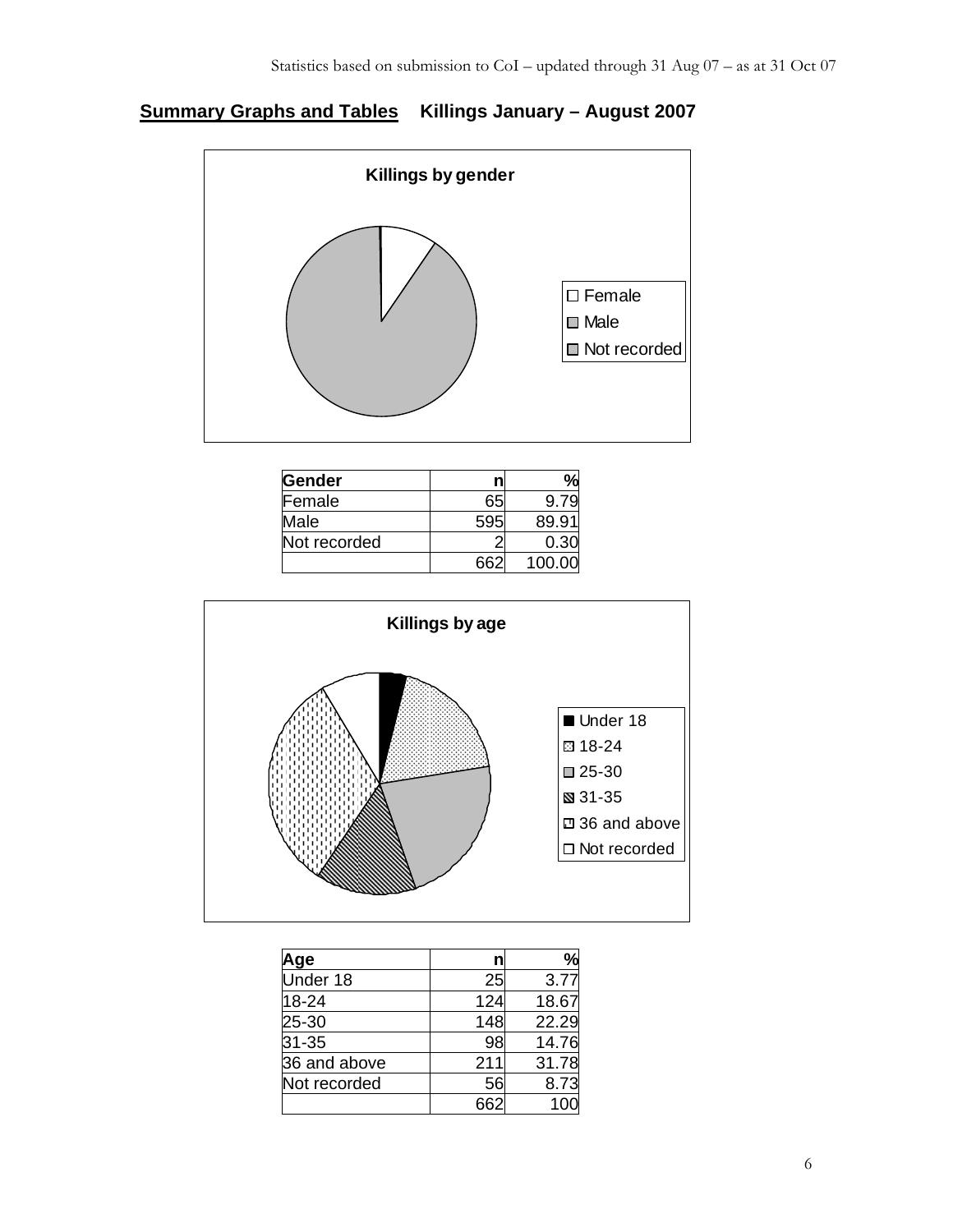

| <b>Ethnicity</b> | n   | %      |
|------------------|-----|--------|
| Tamil            | 554 | 83.73  |
| Muslim           | 43  | 6.48   |
| Sinhalese        | 53  | 7.98   |
| Not recorded     | 12  | 1.81   |
|                  | 662 | 100.00 |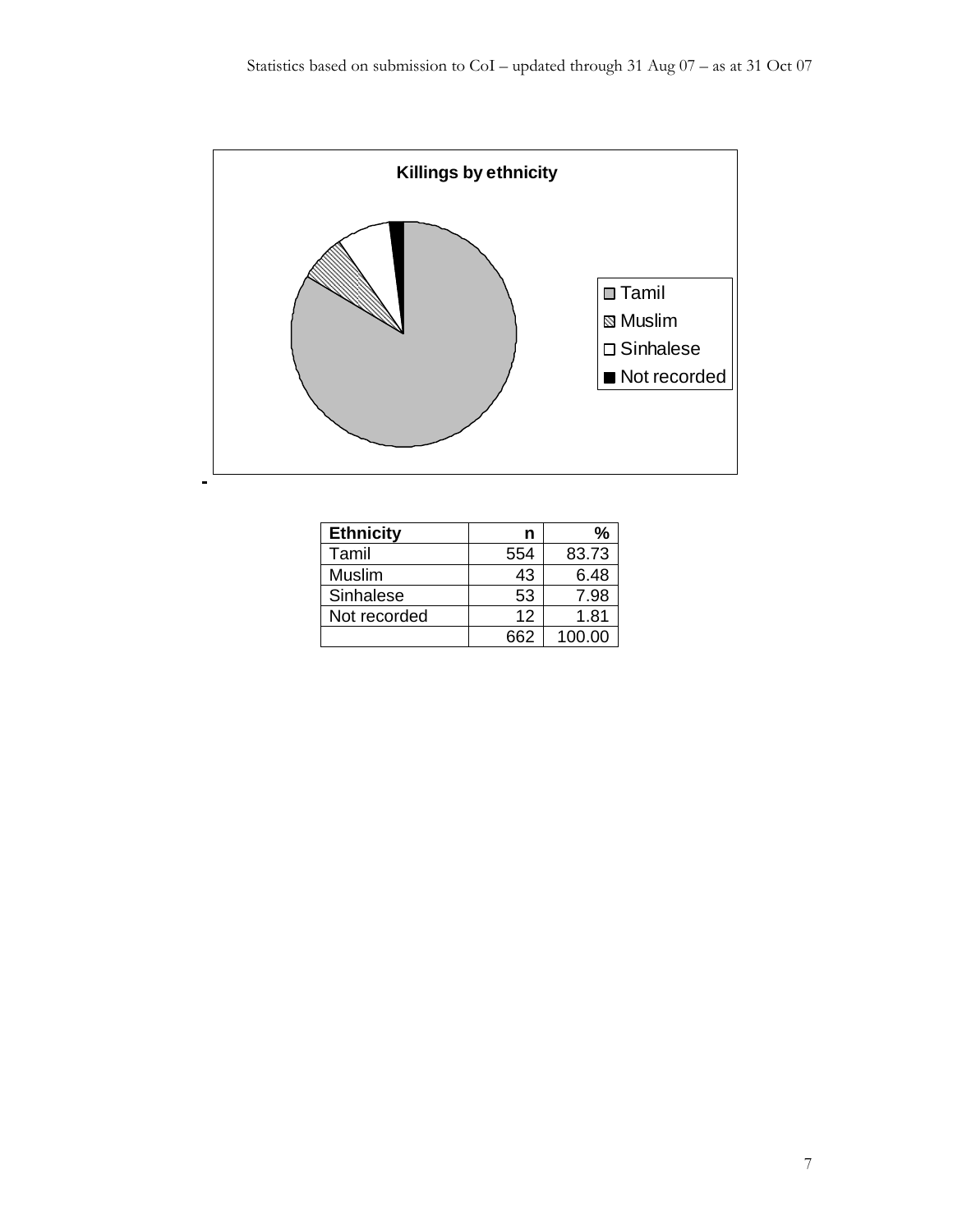

| <b>District</b>   | n   | %      |
|-------------------|-----|--------|
| Ampara            | 40  | 6.02   |
| Anuradhapura /    |     |        |
| Polonnaruwa       | 13  | 1.96   |
| <b>Batticaloa</b> | 145 | 21.99  |
| Colombo           | 11  | 1.66   |
| Jaffna            | 178 | 26.81  |
| Mannar            | 27  | 4.07   |
| Trincomalee       | 76  | 11.45  |
| Vavuniya          | 130 | 19.58  |
| Other             | 35  | 5.42   |
| Not recorded      | 7   | 1.05   |
|                   | 662 | 100.00 |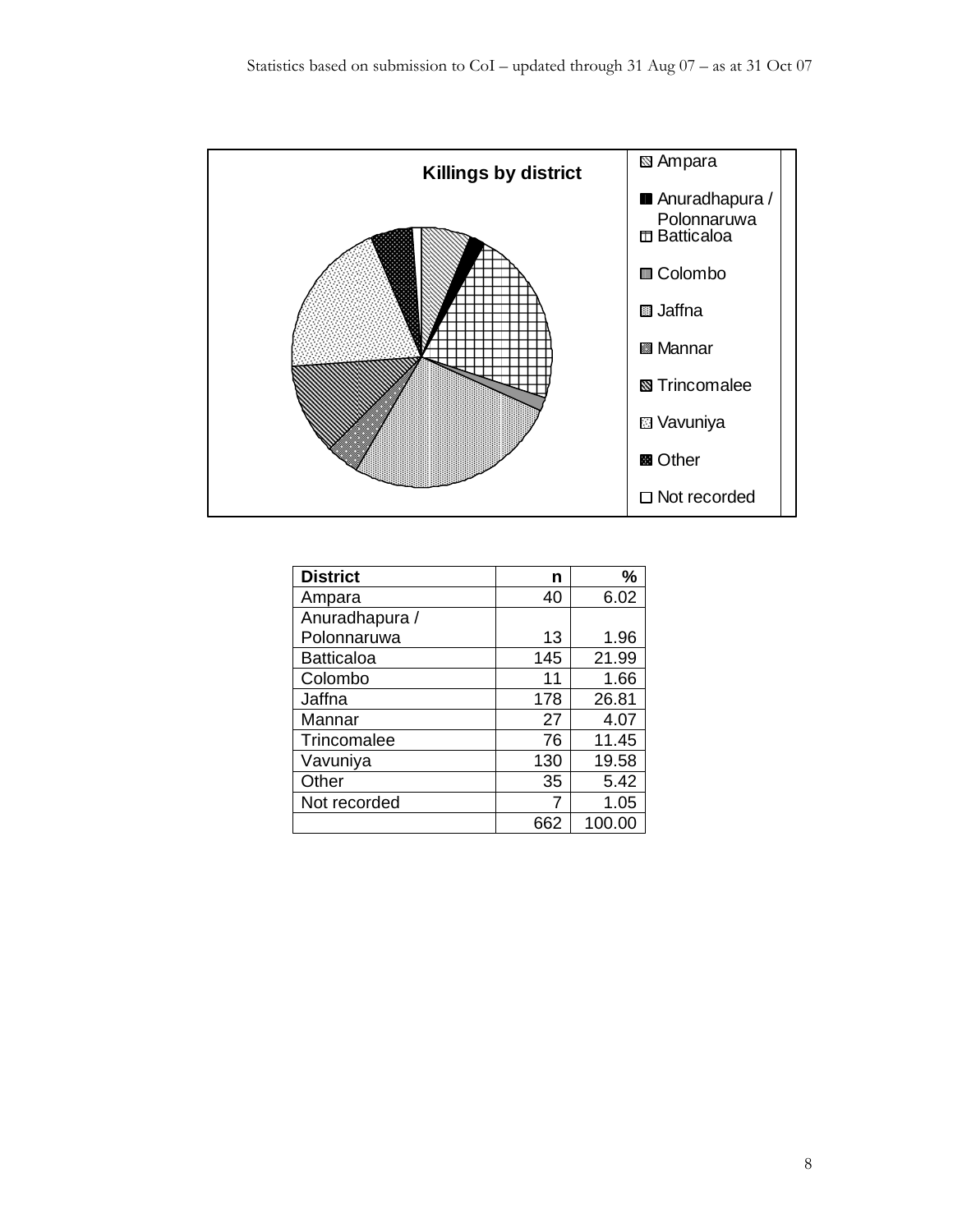## **Summary Graphs and Tables Disappearances January – August 2007**



| Gender       | n   |        |
|--------------|-----|--------|
| Male         | 528 | 97.78  |
| Female       | 11  | 2.04   |
| Not recorded |     | 0.19   |
|              | 540 | 100.00 |



| Age          | n   | %      |
|--------------|-----|--------|
| Under 18     | 45  | 8.33   |
| 18-24        | 144 | 26.67  |
| 25-30        | 127 | 23.52  |
| $31 - 35$    | 84  | 15.56  |
| 36 and above | 73  | 13.52  |
| Not recorded | 67  | 12.41  |
|              | 540 | 100.00 |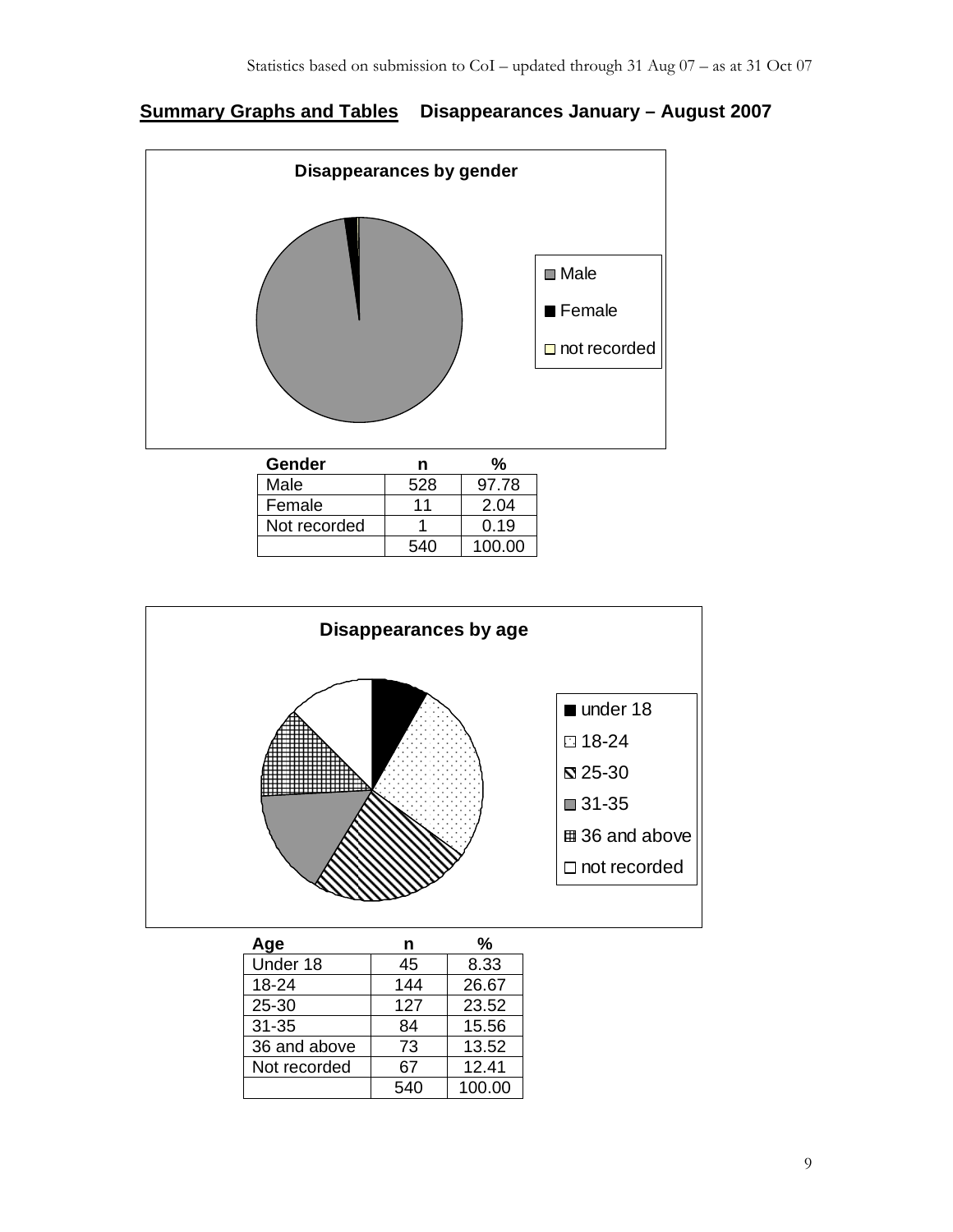



| Location          | n   | %      |
|-------------------|-----|--------|
| Ampara            | 15  | 2.78   |
| <b>Batticaloa</b> | 39  | 7.22   |
| Colombo           | 78  | 14.44  |
| Jaffna            | 271 | 50.19  |
| Mannar            | 40  | 7.41   |
| <b>Trinco</b>     | 20  | 3.70   |
| Vavuniya          | 14  | 2.59   |
| Other             | 26  | 4.81   |
| Not recorded      | 37  | 6.85   |
|                   | 540 | 100.00 |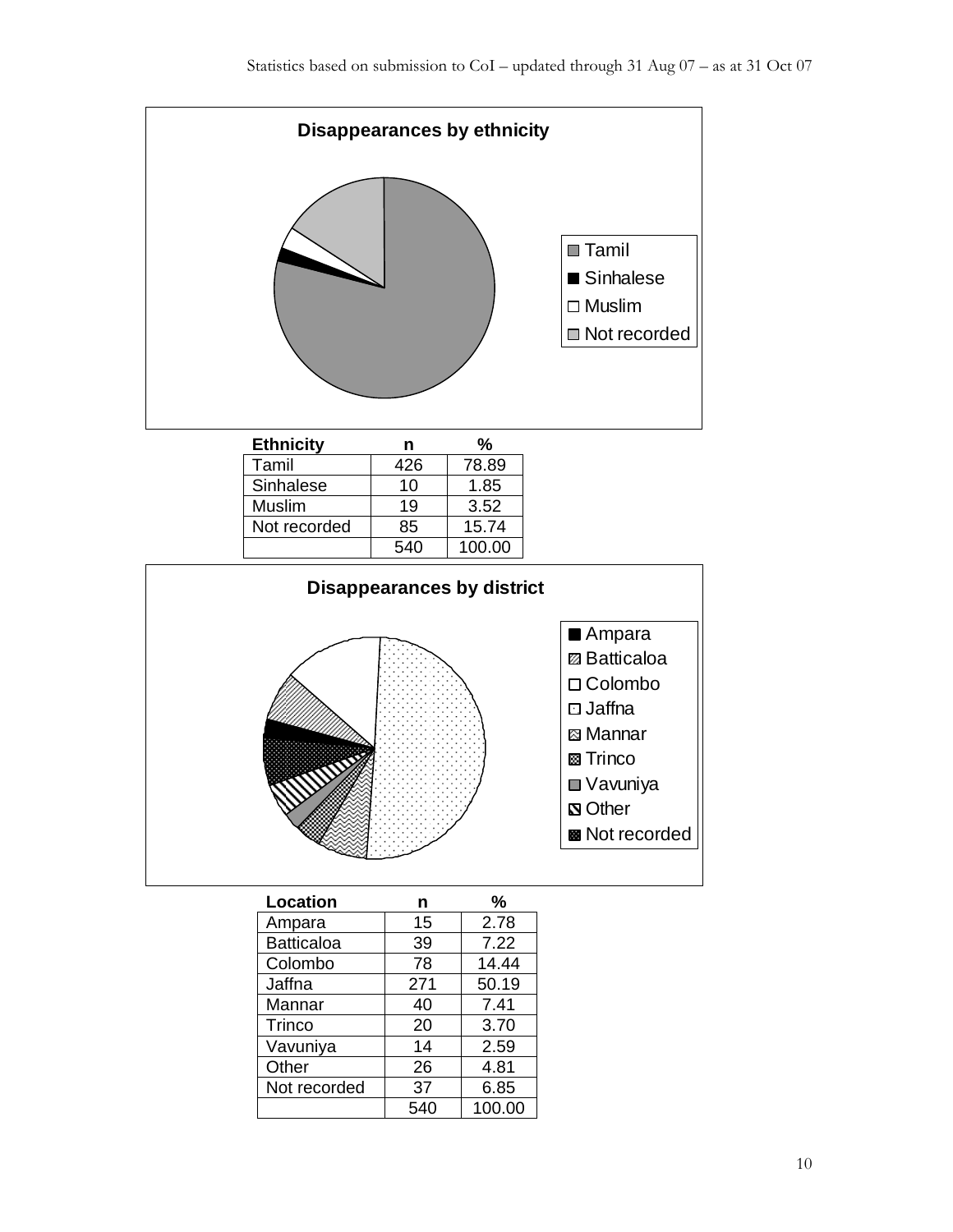

#### **Disappearances - table corresponding to graph above**

|         | Jan | Feb | Mar | Apr       | May      | Jun | Jul | Aug |
|---------|-----|-----|-----|-----------|----------|-----|-----|-----|
| Colombo | 36  | 9   |     | -         | ີ<br>ັ   | 10  | Δ   |     |
| Jaffna  | 55  | 47  | 59  | 24        | nn<br>∠∪ | 18  | a   | 38  |
| Other   | 35  | 25  | 30  | 21<br>ູບ. | 30       | 10  | 15  | 16  |

#### **All disappearances January - August 2007**

|                   | Jan | Feb | Mar | Apr | May | Jun | Jul | Aug |
|-------------------|-----|-----|-----|-----|-----|-----|-----|-----|
| Ampara            |     | 0   |     | 0   |     | 3   |     |     |
| <b>Batticaloa</b> | 6   |     | 10  | 4   | 5   | 3   | 3   |     |
| Colombo           | 36  | 9   | 2   | ⇁   | 9   | 10  | 4   |     |
| Jaffna            | 55  | 47  | 59  | 24  | 20  | 18  | 9   | 38  |
| Mannar            | 6   | 5   |     | 16  | 5   |     | 4   |     |
| Trincomalee       | 0   | 0   | 2   | 6   |     |     |     |     |
| Vavuniya          | 3   |     | ⌒   |     | 6   |     | 0   |     |
| Other             | 4   | 5   |     | 3   | 4   | ⌒   | 0   | ⌒   |
| Unknown           | 15  | 13  |     |     |     |     | 0   |     |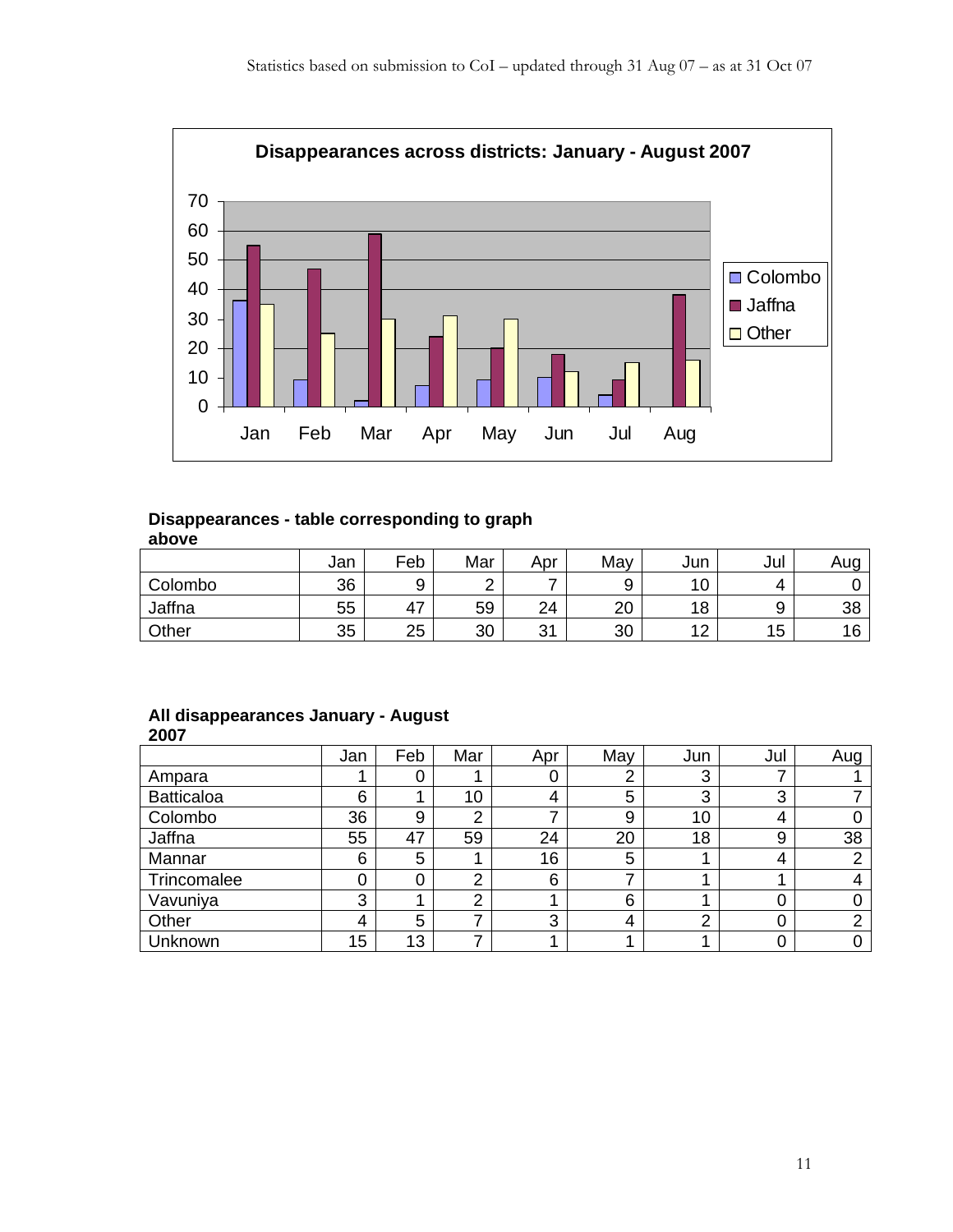### **CHILDREN AFFECTED BY THE CONFLICT:**

### **A. UNDERAGE RECRUITMENT / CHILD SOLDIERS**

In a public document on its website, in reference to its monitoring and reporting, UNICEF states: "UNICEF continuously checks its database on under age recruitment to ensure its accuracy. UNICEF only withdraws recruits from its database when it is able to verify their release through an official letter of release, or by establishing that the child is reunited with his or her parents. UNICEF estimates that its database only reflects a third of the actual number of children recruited." See http://www.unicef.org/srilanka/Monitoring\_and\_Reporting\_August\_Update.pdf

| Organisation  | Region<br>covered | Period                | Child recruits                          |
|---------------|-------------------|-----------------------|-----------------------------------------|
| <b>UNICEF</b> | All island        | January - August 2007 | Held by LTTE 1469<br>Held by Karuna 214 |
|               |                   |                       | Total<br>1683                           |

#### **B. CHILDREN ABDUCTED OR KILLED – according to working document**

|                   | <b>lan</b>  | Feb              | Mar    | Apr | May               | Jun | <b>Jul</b> | Aug | Total                |
|-------------------|-------------|------------------|--------|-----|-------------------|-----|------------|-----|----------------------|
| Children killed   | 03          | $\bigcap$<br>v 1 | 04     | 09  | V 1               | 03  | 03         | -01 | $\sim$ $\sim$<br>ن ک |
| Children abducted | 10          | 04               | $\sim$ | 04  | $\sqrt{ }$<br>1 U | 03  | 03         | 02  | ᠇ၪ                   |
| Total             | <b>L</b> .J | 05               | . .    |     | . .               | 06  | 06         | 03  | 68                   |

Reports of children abducted or killed which appear in the working document can be summarised as follows: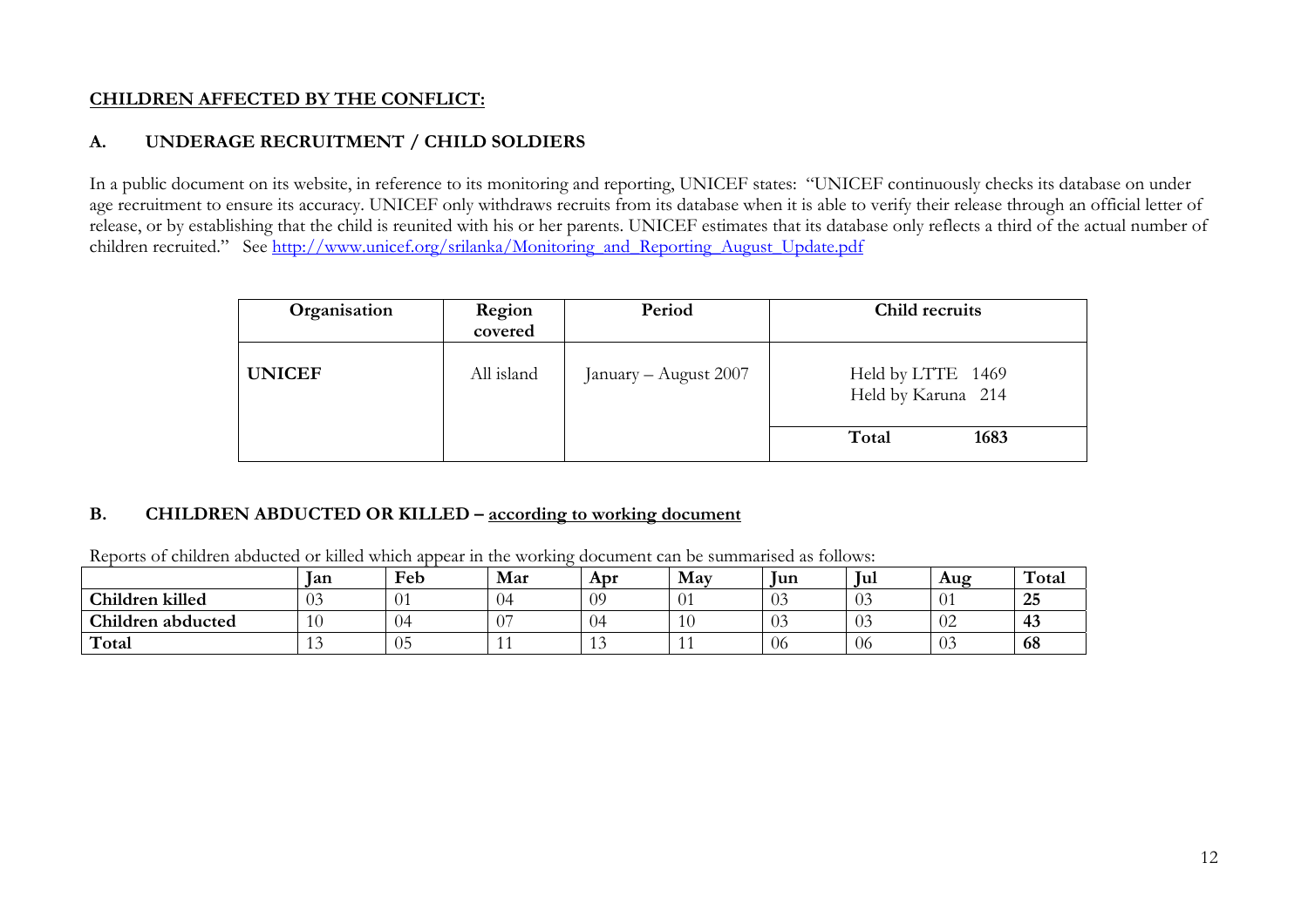### **KILLINGS**

Based on the updated confidential working document already passed to the Presidential Commission of Inquiry, a number of reliable sources estimate the number of civilians killed from January to August 2007 is **662** persons. To the best of our knowledge, this figure represents civilians only.

Please note that our previous public report of SLMM data mistakenly included combatants with civilian casualties. The data below has been revised and therefore does not include unidentified civilian casualties or deaths of combatants. However, the numbers below are neither absolute nor exact due to the imprecise nature of the SLMM reports.

Though there are numerous public sources on killings in Sri Lanka, it has not previously been possible to see the most credible information in a single glance. This is compiled here to give a general idea of the impact of the conflict.

| Organisation          | Region    | Period                 | Number killed |
|-----------------------|-----------|------------------------|---------------|
|                       | covered   |                        |               |
|                       |           |                        | Jan - $60$    |
| Sri Lanka Monitoring  | <b>NE</b> | January to August 2007 | Feb - 59      |
| <b>Mission (SLMM)</b> |           |                        | Mar - 48      |
|                       |           |                        | Apr - $131$   |
|                       |           |                        | May - $37*$   |
|                       |           |                        | Jun - $31$    |
|                       |           |                        | $July - 26$   |
|                       |           |                        | August - 29   |
|                       |           |                        | Total-421     |

\* Details for May cover the first two weeks only, as accounts of casualty figures for the final two weeks vary greatly between the Government and the LTTE.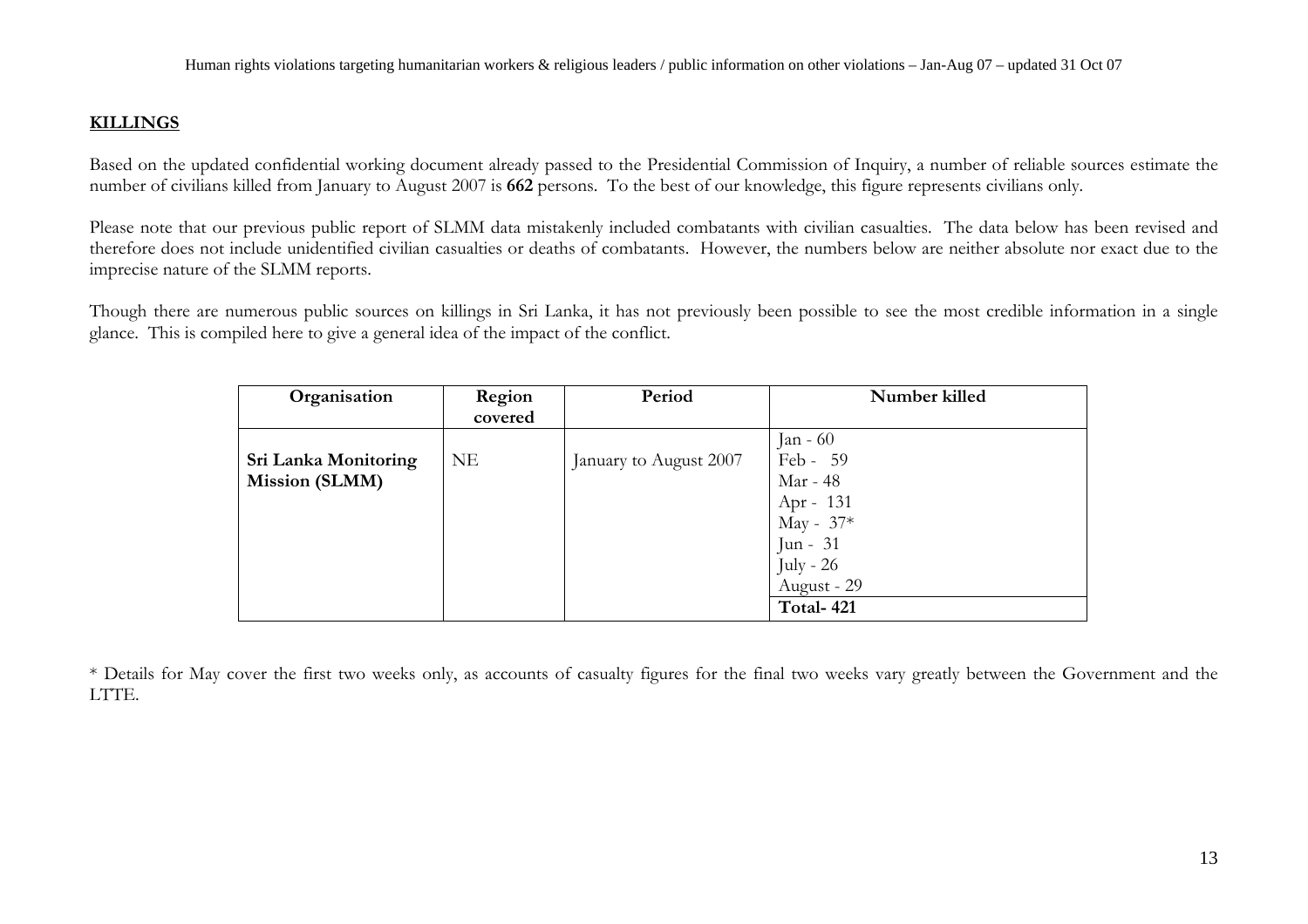### **MISSING**

Based on the updated confidential working document already passed to the Presidential Commission of Inquiry, reliable sources put the number of disappearances from January to August 2007 at **540** persons. To the best of our knowledge, this figure represents civilians only.

SLMM figures, quoted below, have also been checked and should reflect numbers of missing civilians only. As stated above, these numbers are not exact due to the imprecise nature of the SLMM reports.

| Organisation                        | <b>Region covered</b> | Period              | Number missing   |
|-------------------------------------|-----------------------|---------------------|------------------|
| <b>Sri Lanka Monitoring Mission</b> | NE                    | January – June 2007 | $38*$<br>$Jan -$ |
| (SLMM)                              |                       |                     | 68<br>$Feb -$    |
|                                     |                       |                     | $Mar -$<br>43    |
|                                     |                       |                     | 62<br>$Apr-$     |
|                                     |                       |                     | 30<br>$May -$    |
|                                     |                       |                     | 46<br>$Jun -$    |
|                                     |                       |                     | $Jul -$          |
|                                     |                       |                     | 18<br>$Aug -$    |
|                                     |                       |                     | Total $-312$     |

**\***Definite numbers are not always mentioned, yet the statements below suggest the status of abductions:

"The situation in Vavuniya remained tense; due to… increased numbers of direct assassinations and abductions."

 "There are still many abductions in the Batticaloa district…Although the figures are still elevated, they are smaller than last week's. Abductions are reported in the other districts as well, but not as many."

### **(January Reports)**

"Abductions are still taking place, mostly in Batticaloa and Vavuniya, but also in other districts."

"The number of abductions was lower this week (4<sup>th</sup> Week- Feb) than the week before. In Batticaloa four abductions were reported, compared to 19 last week."

### **(February Reports)**

"In Jaffna mass abductions, disappearances and killings continue. No proper investigations are made into these killings by GOSL, even though they are taking place close to heavily guarded sentry posts and areas."